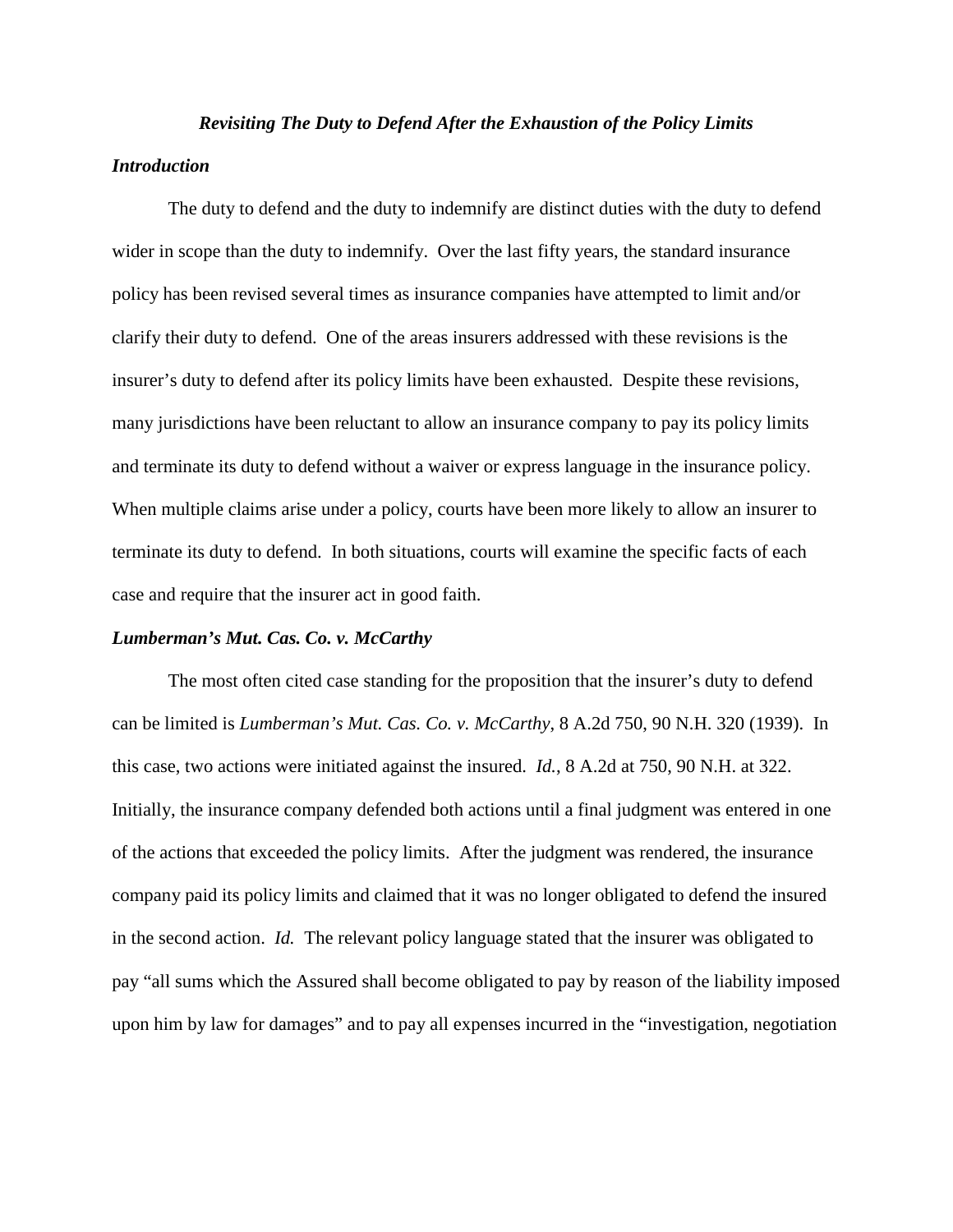or defense" of litigation for all claims that come within the policy. *Id.*, 8 A.2d at 752, 90 N.H. at 322.

 In construing the terms of the policy, the court stated that the insurer's primary obligation was to pay the insured's legal liability for damages and that the other provisions of the policy were contingent upon the primary obligation. *Id.*, 8 A.2d at 752, 90 N.H. at 323. The court further stated that insurer was liable for the costs and expenses up until there was a final judgment "[b]ut, upon performance of its duties of payment its duty to defend ceases to exist and the further defense of any action pending thereafter must be conducted and may be controlled by the insured." *Id.* The primary policy reason behind this holding is to eliminate the dichotomy of having the insurer defend a case where it no longer has the obligation to indemnify. Instead, it allows the insured to control the litigation and ultimately make the decision about settling or trying the case. Whether the rationale is valid is unclear, as many courts today address this potential conflict by requiring the insurer to pay for the insured's attorney while allowing the insured to control the litigation. Edward J. Zulkey & Michael A. Pollard, *The Duty to Defend After Exhaustion of Policy Limits*, For the Defense, June 1985, at 23.

 While the court held in this case that the duty to defend was properly limited, the court added in dicta that there are certain situations where the insurer cannot simply pay the policy limits and remove itself from the case. The court stated that the insurer may not "elect to pay the full limit of its coverage to the insured and thereby cast upon his shoulders the full burden of investigation, settlement or defense from the beginning." *McCarthy*, 8 A.2d at 752, 90 N.H at 323*.* Furthermore, the court stated that the insurer could not abandon its defense of a claim in the middle of litigation under circumstances that are prejudicial to the insured. *Id.*, 8 A.2d at 752, 90 N.H. at 324.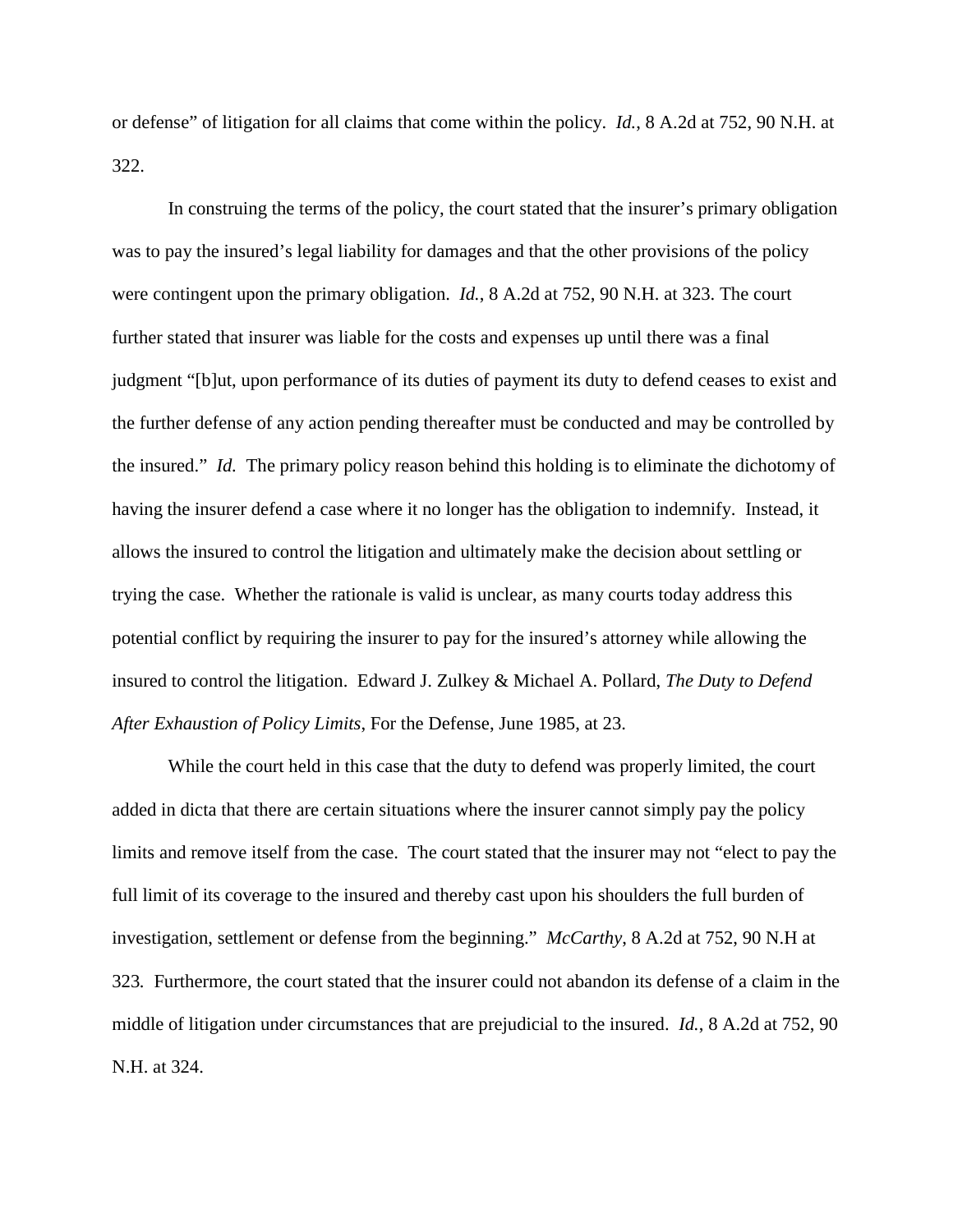## *Policy Language Before 1966*

Before 1966, the standard policy language stated that the insurance company will "pay on behalf of the insured all sums which the insured shall become legally obligated to pay … and the company shall defend any suit alleging such bodily injury or property damage and seeking damages *which are payable under the terms of this policy*, even if any of the allegations of the suit are groundless, false or fraudulent; but the company may make such investigation and settlement of any claim or suit as it deems expedient." (Emphasis in original) *Gross v. Lloyd's of London Ins. Co.,* 328 N.W.2d 266, 269, 121 Wis.2d 78, 84 (1984)(citing E. Van Vugt, *Termination of the Insurer's Duty to Defend by Exhaustion of Policy Limits*, 44 Ins. Couns. J. 254, 257 (1977)). It was unclear whether this policy language relieved the insurer of its duty to defend once the policy limits were exhausted. *Id.*

As there is today under the post-1966 policy language, the pre-1966 language produced a split in the jurisdictions. Some courts held that the duty to defend ceased upon the exhaustion of policy limits. *See e.g. See Commercial Union Ins. Co. v. Pittsburgh Corning Corp.,* 789 F.2d 214, 220 (3d. Cir. 1986); *Liberty Mutual Ins. Co. v. Mead Corp.*, 131 S.E.2d 534, 219 Ga. 6 (1963); *Denham v. LaSalle-Madison Hotel Co.,* 168 F.2d 576 (7th Cir. 1948). While other jurisdictions held that there is a duty to defend even after exhaustion of the policy limits through settlement or judgment. *See e.g. St. Paul Fire & Marine Ins. Co. v. Thompson*, 433 P.2d 795, 150 Mont. 182 (1967); *Simmons v. Jeffords*, 260 F.Supp. 641 (E.D. Pa. 1966). Under the pre-1966 policy language, jurisdictions that have followed *McCarthy* and allowed the insurance company to withdraw from its defense still acknowledge that the insurer cannot avoid its duty to defend by paying the policy limits early in the case and not provide a defense without procuring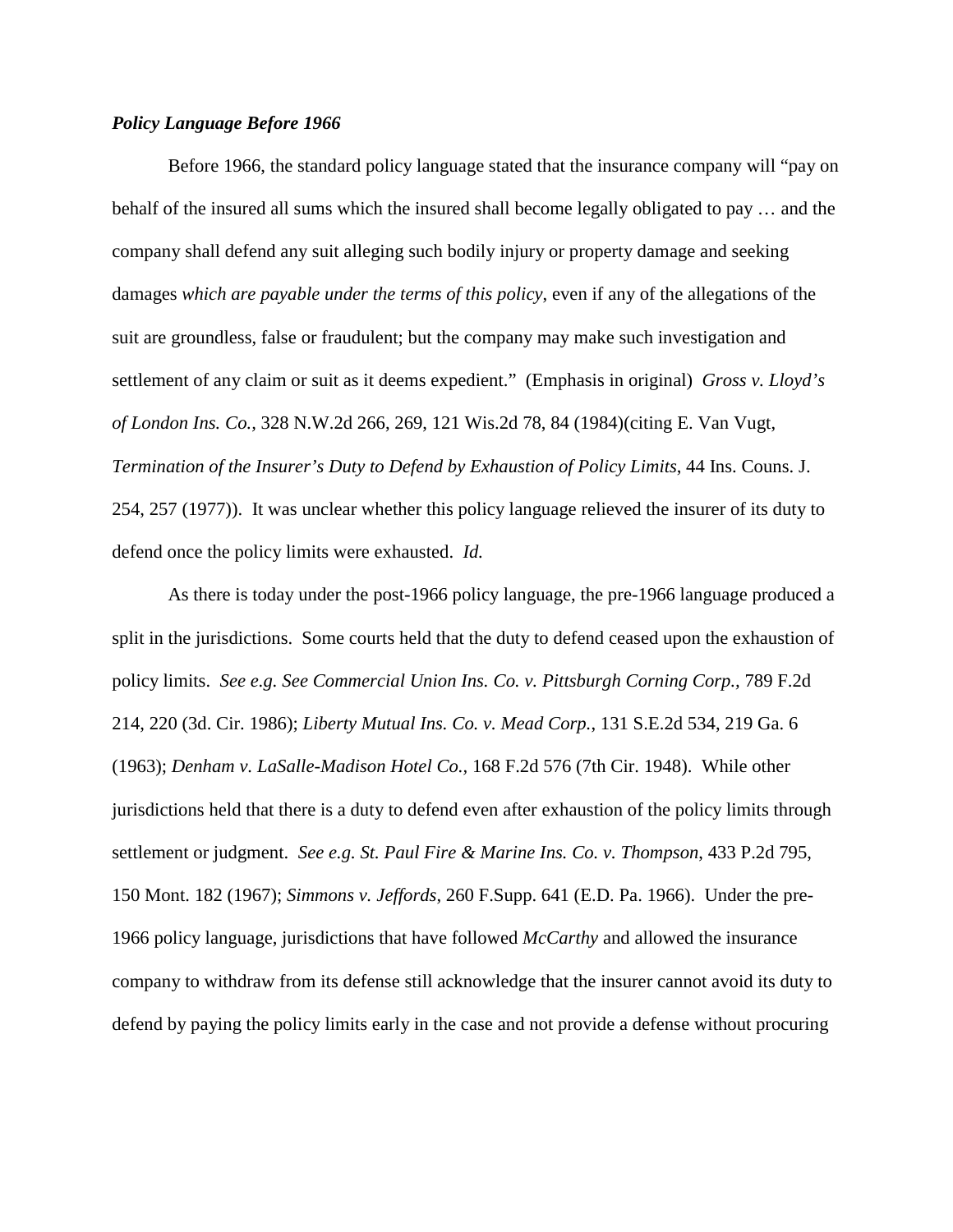a settlement or receiving permission from the insured. *See Liberty Mutual Ins. Co.*, 131 S.E.2d

at 537, 219 Ga. at 11 (1963); *Simmons v. Jeffords*, 260 F.Supp. 641 (E.D. Pa. 1966).

## *The Post-1966 Standard Policy Language*

The standard Comprehensive General Liability Policy was amended in 1966 to read:

The company will pay on behalf of the insured all sums which the insured shall become legally obligated to pay as damages because of:

- A. Bodily injury or,
- B. Property damage

To which this insurance applies, caused by an occurrence, and the company shall have the right and duty to defend any suit against the insured seeking damages on account of such bodily injury or property damage, even if any allegations of the suit are groundless, false, or fraudulent, and may make such investigation and settlement of any claim or suit as it deems expedient, *but the company shall not be obliged to pay any claim or judgment or to defend any suit after the applicable limit of the company's liability has been exhausted by payment of judgments or settlements* (emphasis added*)*.

The italicized language in the preceding paragraph was the language added to the

standard policy. The reason for the 1966 change to the standard policy language has been

debated*. See Commercial Union Ins. Co. v. Pittsburgh Corning Corp.,* 789 F.2d 214, 220 (3d.

Cir. 1986). The phrase "after the applicable limit of the company's liability has been exhausted

by payment of judgments or settlements" can be subject to more than one reasonable

interpretation. *See id.* In *Commercial Union*, the Court of Appeals for the Third Circuit agreed

with the district court that the change in the policy language was intended to clarify the limits on

the duty to defend. *Id.* Other courts have interpreted the policy language to mean that the

change was to prohibit the insurer from tendering the policy limits and avoiding its duty to

defend. *Id.*; *See Keene Corp. v. Insurance Co. of North America*, 597 F.Supp. 946 (D. D.C.

1985), *vacated as moot*, 631 F. Supp. 34 (D. D.C. 1985).

One of the first cases to be brought under the new standard policy language was *Conway* 

*v. Country Cas. Ins. Co.,* 442 N.E. 2d 245, 92 Ill. 2d 388 (1982). In *Conway*, the insured had a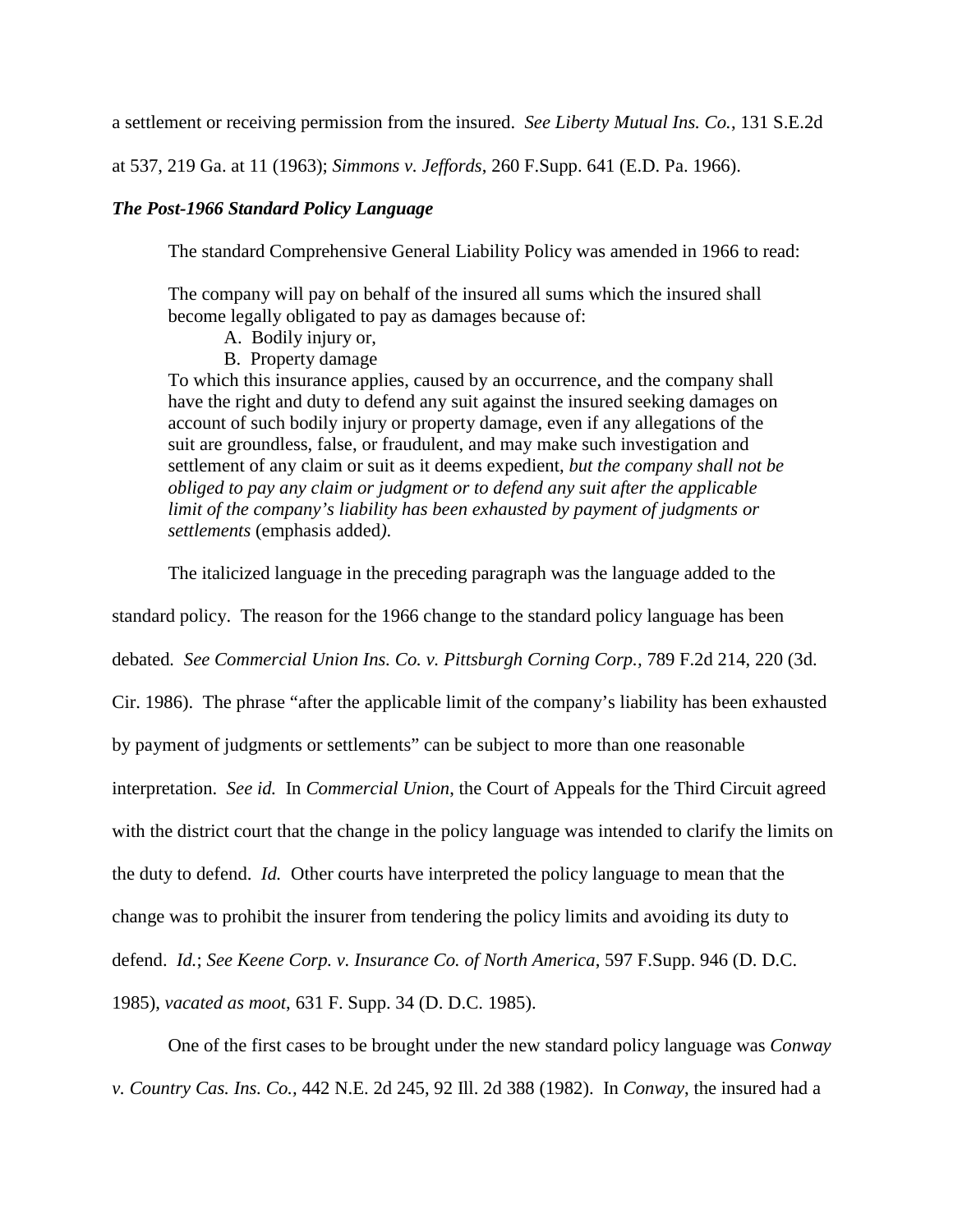policy limit for \$10,000 for bodily injury and was involved in an automobile accident. Id., 442 N.E.2d at 246, 92 Ill. at 391. The insurer then began to reimburse the other driver for injuries after the accident, which totaled \$9,736.49. *Id*. The other driver and the insurer, with the consent of the insured, agreed to pay the \$10,000 limit for bodily injury. *Id.*, 442 N.E.2d at 246, 92 Ill. at 392. The insurer, however, failed to execute a release and the other driver proceeded with her lawsuit. After the insurance company declined to defend the insured in the case, the insured personally settled with the other driver. The insured then brought suit against the insurer to be reimbursed for the settlement amount plus attorney's fees. *Id.*

 The *Conway* court began its analysis by stating that in Illinois the duty to defend is distinct from the duty to indemnify with the duty to defend broader than the duty to indemnify. *Id.*, 442 N.E.2d at 247, 92 Ill. at 394. The court then recognized that jurisdictions have not all agreed upon the appropriate response to this issue and that it held that the better approach is where the insurer is not discharged when the insurer pays its policy limits. *Id.*, 442 N.E.2d at 247, 92 Ill. at 395. The court reasoned that the policy language supported this holding. *Id.*, 442 N.E.2d at 248, 92 Ill. at 395-96. The policy language read that the insurer could terminate its duty to defend if there were any judgments or settlements and, in this case, there was no judgment or settlement. *Id.*, 442 N.E.2d at 248, 92 Ill. at 396.

Many of the insurance policies that have been the subject of litigation over the last twenty years have involved policy language slightly different than the 1966 standard form. In *Gross*, the policy included the standard policy language and an additional phrase at the end of the paragraph that stated "or after such limit of the Company's liability has been tendered for settlements." The insurer wanted to pay the policy into the court and be relieved of its duty to defend. The issue before the court was whether the provision for tendering the policy limits was enforceable. The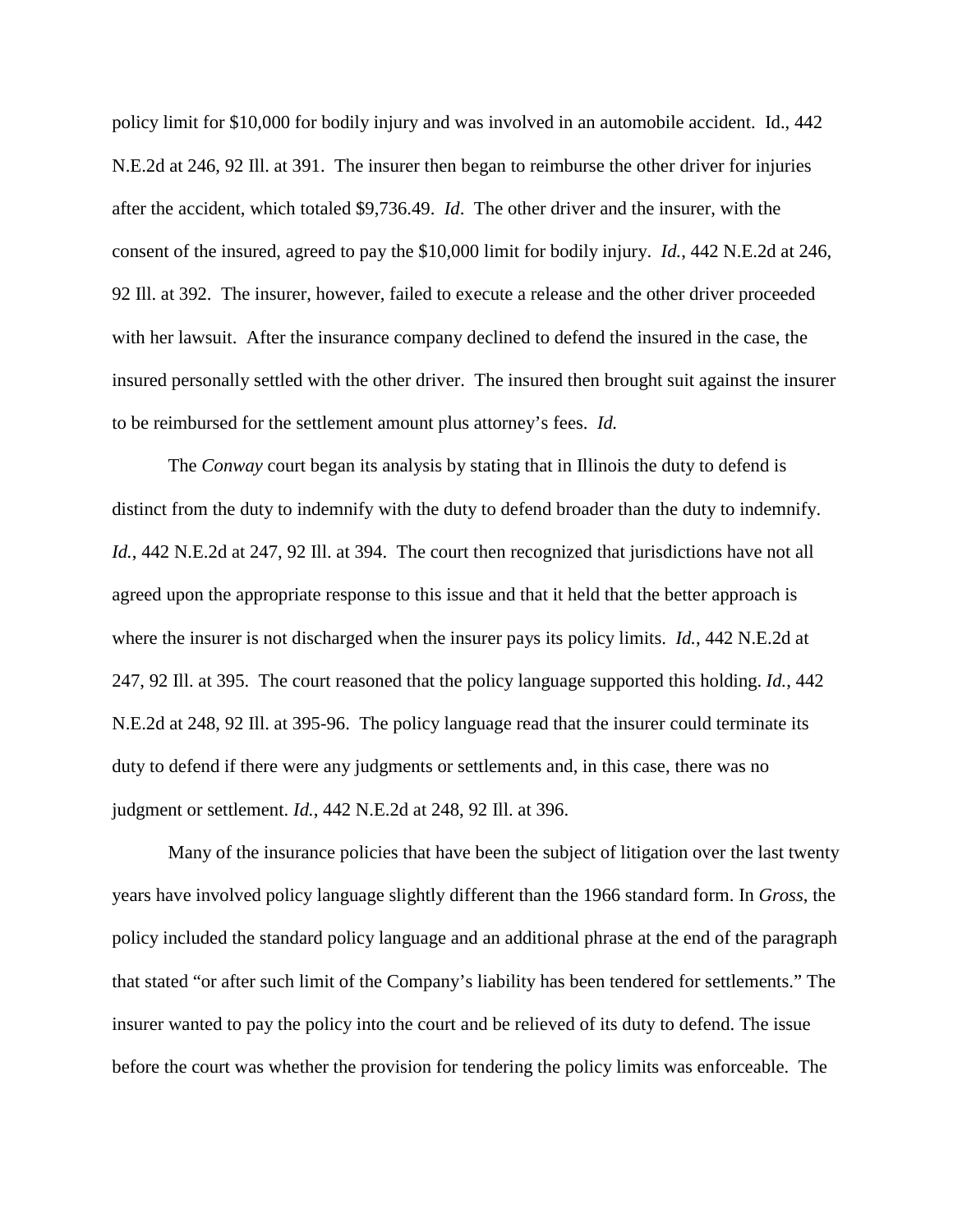court held that the insured never received adequate notice of the additional phrase and, therefore, the insurer was not relieved of its duty to defend. Furthermore, the court added that any change in the policy language must be in "conspicuous print, such as bold, italicized, or colored type, which gives clear notice to the insured that the insurer may be relieved of its duty to defend by tendering the policy limits for settlement."

 Insurance companies need to pay close attention to the court rulings in their jurisdiction and appropriately update their insurance policies. For example, almost 15 years after the *Gross* decision, an insurance policy in Wisconsin still did not place this same additional phrase that was in *Gross* in conspicuous print. *See Hoffman v. Economy Preferred Ins. Co.,* 606 N.W.2d 590, 232 Wis. 2d 53 (Wis. Ct. App. 1999). The insurance company in *Hoffman*, however, was able to "pay and walk" and escape its duty to defend because the insured in this case was deemed a permissive user. *Id.*, 606 N.W.2d at 593, 232 Wis.2d at 59. The court suggested that if it was not a permissive user the insurance company would have been required to defend the insured because it did not provide the phrase in conspicuous print. *See id.*

#### *Paying Its Policy Limits Into the Court*

One method an insurer can utilize to limit its duty to defend is to pay the policy limits into the court. Many of the current insurance policies have eliminated the phrase "has been exhausted by judgments or settlements" ending the policy with the phrase "has been exhausted." Accordingly, this revision has been the subject of much of the recent litigation. Some courts have held the term "has been exhausted" is either ambiguous or means that there must be a judgment or settlement and have not allowed the insurance company to terminate its duty to defend when the insurance company wanted to pay into the court. *Douglas v. Allied American Ins.,* 727 N.E. 2d 376, 380, 312 Ill. App. 535 (Ill App. 2000); *Brown v. Lumberman's Mut. Cas.*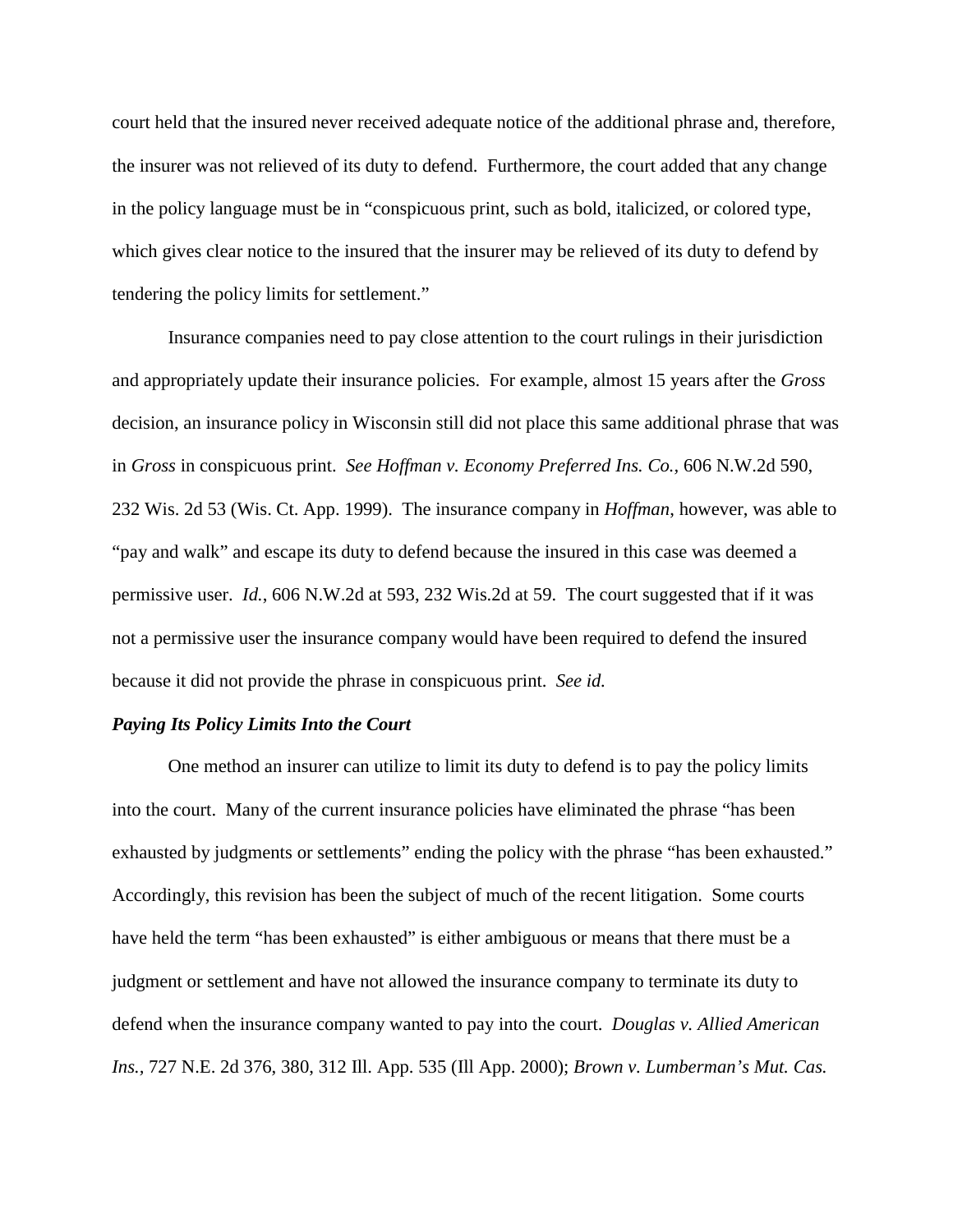*Co.*, 390 S.E.2d 150, 326 N.C. 387 (1990); Stanley v. Cobb, 624 F.Supp. 536 (E.D. Tenn. 1986); *Anderson v. United Fidelity & Guaranty Co.,* 339 S.E.2d 660, 177 Ga. App. 520 (1986). These courts have held that insurer's cannot simply pay the policy limits into the court and be relieved of its duty to defend without express language in the insurance contract.

In *Brown v. Lumberman's Mut. Cas. Co.*, *supra*, the court stated that "[t]he ambiguity in the questioned provision thus lies not in the meaning of the word "exhausted." It lies in the manner by which the coverage must be exhausted before the duty to defend terminates." *Brown*, 390 S.E.2d at 154, 326 N.C. at 394. The court stated that the ambiguity is whether exhausting the limits in any manner terminates the duty or if it must be settlement or judgment. *Id.* Since the court felt that there was ambiguity in the policy language, the court ruled in favor of the insured. *Id.* This holding is similar to the holding in *Stanley v. Cobb*, *supra*, where the court found that the policy language was also ambiguous and ruled in favor of the insured. The court in this case stated that there were no provisions in the policy that gave the insurer the option of paying the policy into court. *Stanley*, 624 F.Supp. at 538.

In *Douglas*, the court found that the term "legally obligated" was not defined in the policy, in addition to "exhausted by payment" and the court wrote that under its plain meaning, one is not legally obligated to pay until a judgment or settlement is reached. Douglas, 727 N.E.2d at 380, 312 Ill. App.3d at 540. The court also wrote that "exhausted by payment" was not defined and was subject to more than one interpretation. *Id.* Therefore, the court ruled that the provision was ambiguous and that the insurance company had to either reach a settlement or defend the case. *Id.*, 727 N.E.2d at 383, 312 Ill. App.3d at 543.

Other courts have reached the same outcome with different reasoning. In *Anderson v. United Fidelity & Guaranty Co., supra*, the court held that the policy language was not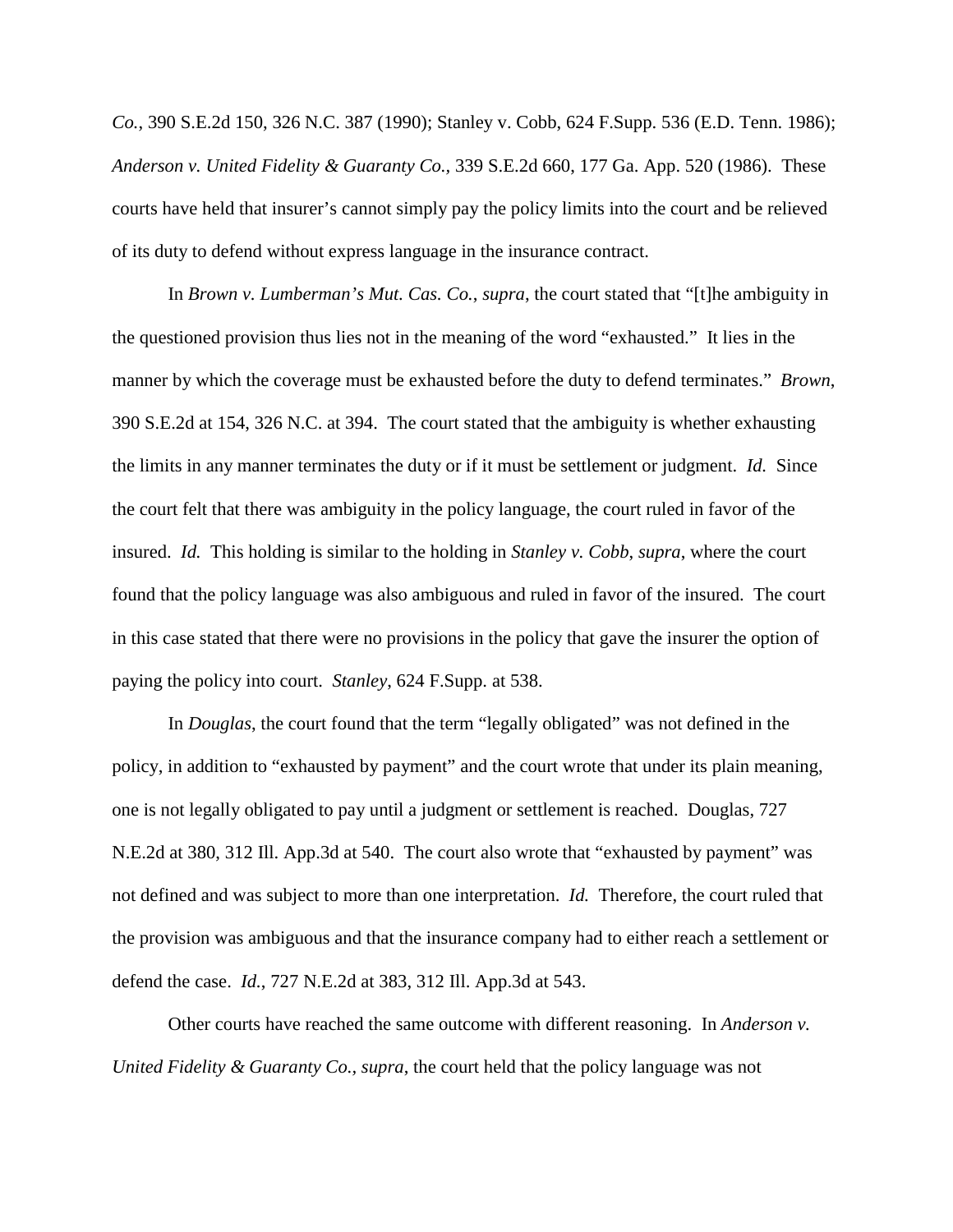ambiguous and that it was clear that the insurer could only terminate its duty to defend after it either reached a settlement or the court issued a judgment. *Anderson*, 339 S.E.2d 660, 661, 177 Ga. App. 520, 521 (1986). Another court did not reach the issue of ambiguity but still interpreted the provision in favor of the insured. *Samply v. Integrity Ins. Co.*, 476 So.2d 79, 83 (Ala. 1985).

At least one jurisdiction has allowed the insurer to pay into the court and terminate its duty to defend when the policy language included language that provided that it could terminate its duty to defend when it paid its entire policy proceeds into the court. *Batdorf v. Transamerica Title Ins. Co.*, 702 P.2d 1211, 41 Wash. App. 254 (1985). In *Batdorf*, the court stated that the insurance company reserved this option to pay into the court with specific language in the insurance contract. *Id.*, 702 P.2d at 1213.

When paying the policy limits, the insurer is required to act in good faith. See *Lafauci v*. *Jenkins*, 2003 La. App. LEXIS 25 (La. Ct. App. 2003). Insurance companies can be held to act in bad faith for not properly evaluating a claim, refusing to settle a claim, or failing to keep the insured informed of the status of settlement claims that might affect the insured's excess exposure. *Id.* at \*21, \*22. In *Lafauci*, the insurer attempted to settle the case unsuccessfully and then filed a motion to deposit its policy limits with the court three months after it had filed its answer while never providing any defense to the insured. Id. at \*22, \*23. The court held that the insurer did not strictly comply with the procedural rules of tender and deposit and did not act in good faith. Id. at \*29. The court stated that even if the procedural rules of tender and deposit were followed, the insurer did not perform the fiduciary duties of keeping the insured informed, to defend the insured until the money was deposited into the court, and protect the insured's interest. Id. at \*23, \*24.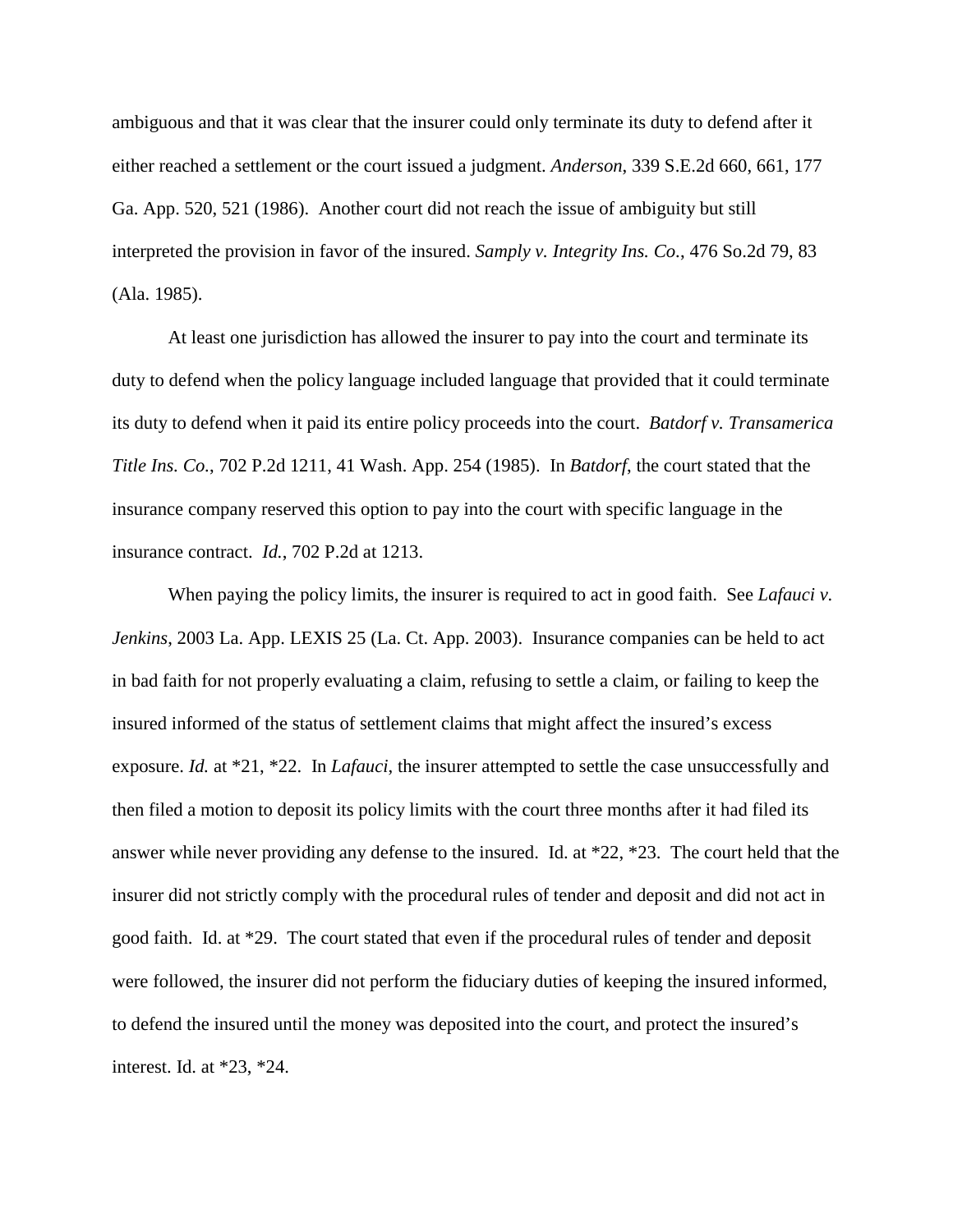## *Responding to Multiple Claims*

There is another line of cases involving multiple claims against the insured where the insurer terminated its duty to defend after settling one of the claims. Courts that have ruled the policy language unambiguous believe that this policy is subject to one reasonable interpretation – that the insurer will defend or settle any claim, but there is no defense obligation once the policy limits are exhausted. *See Mid-Century Insurance Co. v. Childs*, 15 S.W.3d 187, 188. (Tex. App. 2000); *American States Ins. Co. of Texas v. Arnold*, 930 S.W. 2d 196, 201 (Tex. App. 1996); *Maguire v. Ohio Casualty Ins. Co.,* 412 Pa. Super. 59; 602 A.2d 893 (Pa. Super. 1992); *Underwriters Guar. v. Nationwide Mutual Fire Ins. Co*., 578 So.2d 34, 35 (Fla. Dist. Ct. App. 1991); *Johnson v. Continental Ins. Co.*, 202 Cal. App. 3d 477, 248 Cal. Rptr. 412 (Cal. Ct. App. 1988). In *Childs*, an auto accident occurred injuring several people. *Childs*, 15 S.W.3d at 188. The insurance company settled some of the claims exhausting the policy limits without settling with one of the claimants. Id. Relying on a previous Texas Supreme Court case, the court stated that "[w]hen faced with a settlement demand arising out of multiple claims and inadequate proceeds, an insurer may enter into a reasonable settlement with one of the several claimants even though such settlement exhausts or diminishes the proceeds available to satisfy other claims." Id. at 189 (citing *Texas Farmers Ins. Co. v. Soriano*, 881 S.W.2d 312, 315 (Tex. 1994). The court held that it acted reasonably in exhausting the policy limits, and that because the limits were exhausted, the insurance company obligation to defend ceased. *Id.* The court stated that policy reasons support this approach because it promotes the settlement of lawsuits and encourages claimants to make their claims quickly. *Id.* Furthermore, the court stated that the policy language was clear that the parties' intended to limit the duty to defend to the time before the policy limits were exhausted. *Id.* This decision comports with an earlier Texas case where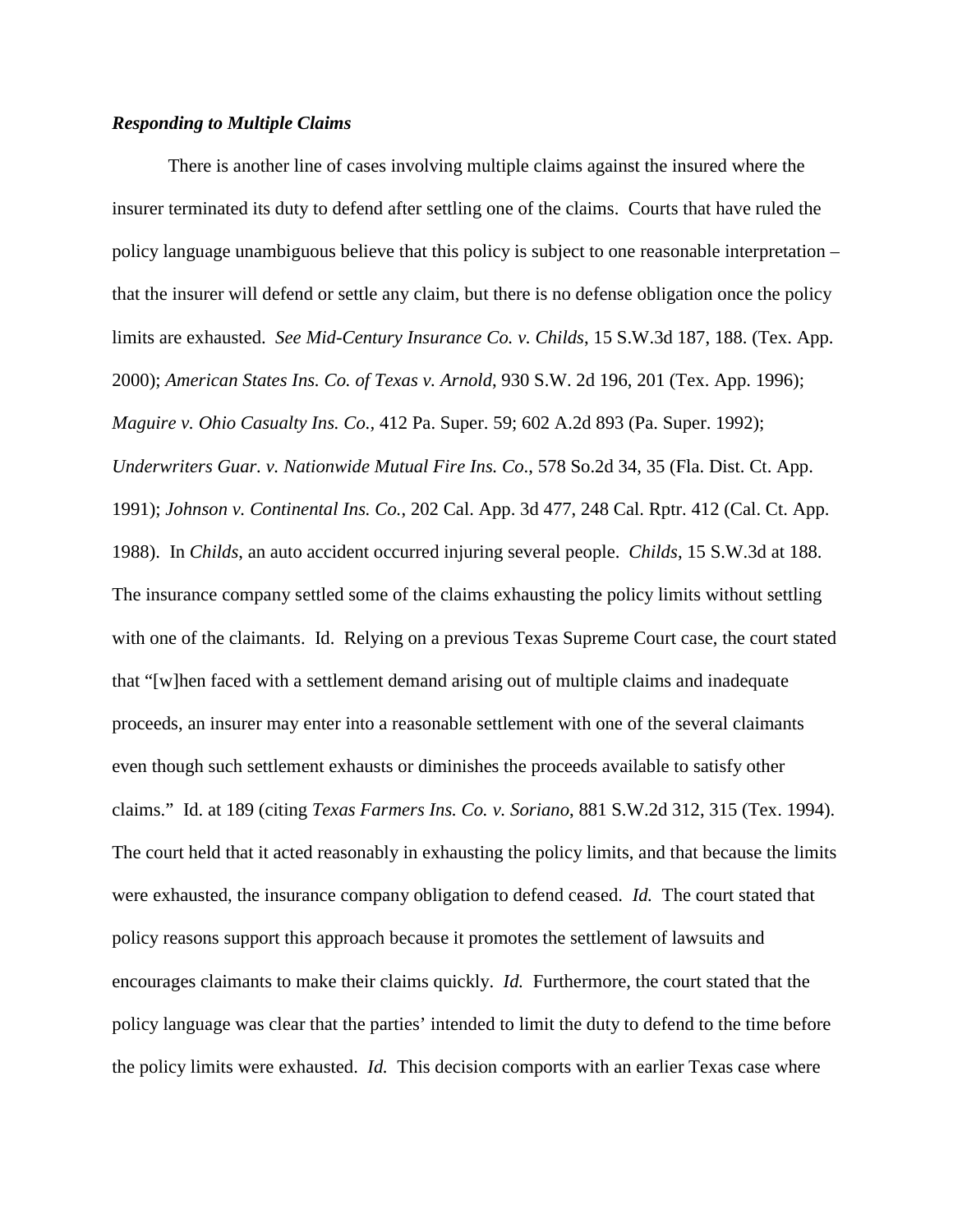the driver hit another car killing the owner-passenger in his car and injuring the occupants of the other car. *Arnold*, 930 S.W. 2d at 198 (Tex. App. 1996). The insurance company settled with the estate of the owner for the policy limits and refused to defend the driver in the suits by the injured people form the other car. *Id.* at 199. The court held that the insurer's defense obligation terminated when the policy limits were exhausted. *Id.* at 201.

Pennsylvania and Louisiana courts have each ruled the same way when additional claims were asserted after one claim was settled exhausting the policy limits. *See Maguire v. Ohio Casualty Ins. Co.,* 602 A.2d 893 412 Pa. Super. 59; (Pa. Super. 1992); *Pareti v. Sentry Indemnity Co.*, 536 So.2d 417 (La. 1988). In *Maguire*, the trial court stated that the phrase in question is "as unambiguous in its meaning and intent as any string of Angelo-Saxon words in our experience has proven to be." *Maguire*, 602 A.2d at 894. The court held that the duty to defend terminated upon the exhaustion of the policy limits subject to the requirement that the insurance company act in good faith. *Id.* at 895.

Even in these jurisdictions that have held that the phrase "has been exhausted" is clear and only susceptible to one reasonable interpretation, the insurer is still subject to the requirement that they act in good faith. *See Smith v. Audubon Insurance Co.*, 679 So. 2d 372, 376 (La. 1996); *Maguire v. Ohio Casualty Ins. Co.,* 602 A.2d 893 412 Pa. Super. 59; (Pa. Super. 1992); *Viking Ins. Co. v. Hill*, 787 P.2d 1385, 1390, 57 Wn. App. 341, 350 (1990). The facts and circumstances of each case determine whether an insurer acted in good faith. *Smith*, 679 So. 2d at 376 (La. 1996). The factors that a court will examine include "the probability of the insured's liability, the extent of the damages incurred by the claimant, the amount of the policy limits, the adequacy of the insurer's investigation and the openness of communications between the insurer and insured…" Id. Insurers cannot require the insured to bear the burden of a full investigation